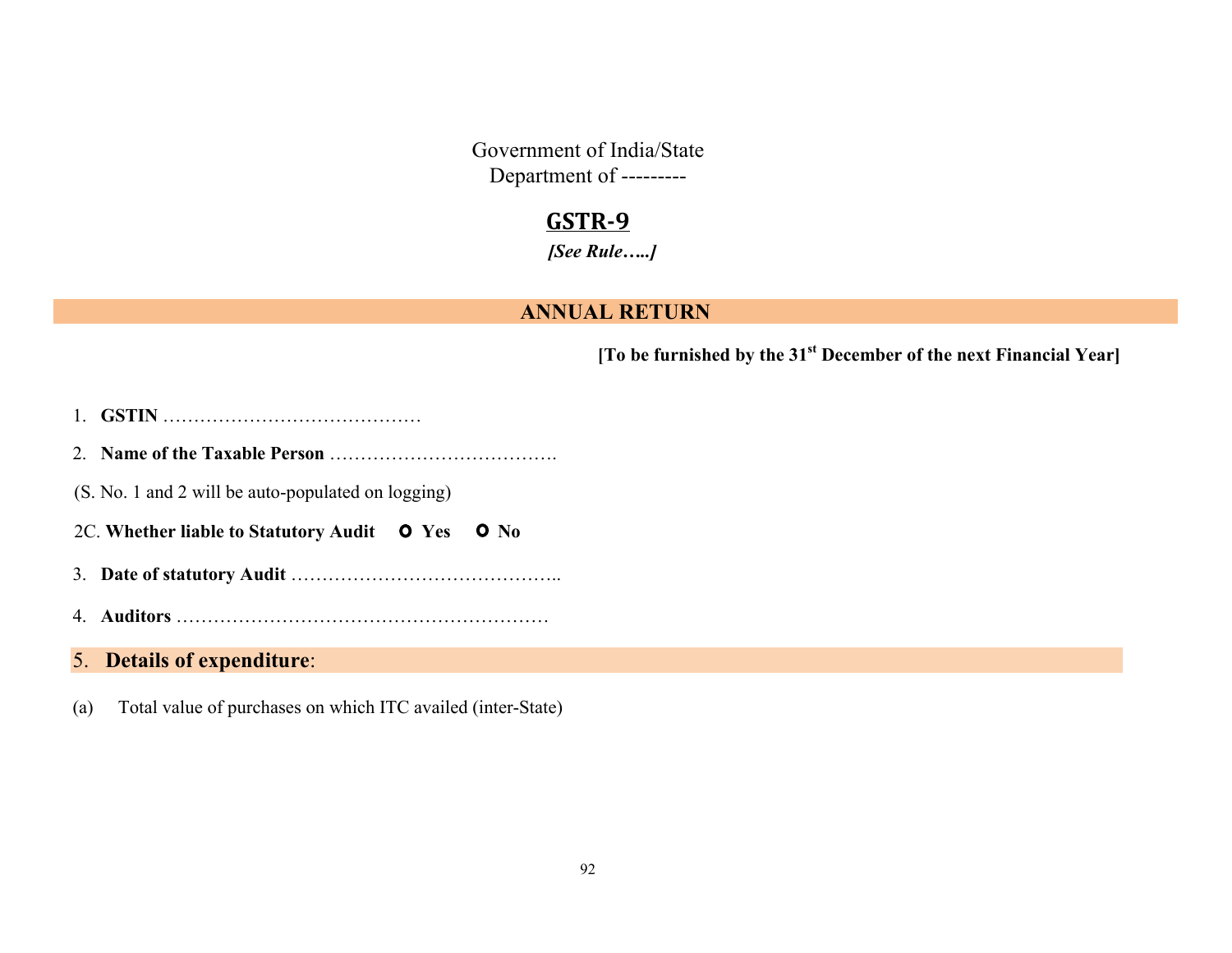## **Goods**

| S. No. | Description | <b>HSN</b> Code | <b>UQC</b> | Quantity | Tax Rate | Taxable Value | <b>IGST</b> Credit |
|--------|-------------|-----------------|------------|----------|----------|---------------|--------------------|
|        |             |                 |            |          |          |               |                    |
|        |             |                 |            |          |          |               |                    |
|        |             |                 |            |          |          |               |                    |
|        |             |                 |            |          |          |               |                    |

# **Services**

| S. No. | Description | Accounting Code | Tax Rate | Taxable Value | <b>IGST</b> Credit |
|--------|-------------|-----------------|----------|---------------|--------------------|
|        |             |                 |          |               |                    |
|        |             |                 |          |               |                    |
|        |             |                 |          |               |                    |

b) Total value of purchases on which ITC availed (intra-State)

## **Goods**

|      |             |                                |          |               | Tax Rate    |             | Tax Credit  |             |
|------|-------------|--------------------------------|----------|---------------|-------------|-------------|-------------|-------------|
| S.No | Description | <b>HSN</b> Code <sub>UQC</sub> | Quantity | Taxable Value | <b>CGST</b> | <b>SGST</b> | <b>CGST</b> | <b>SGST</b> |
|      |             |                                |          |               |             |             |             |             |
|      |             |                                |          |               |             |             |             |             |
|      |             |                                |          |               |             |             |             |             |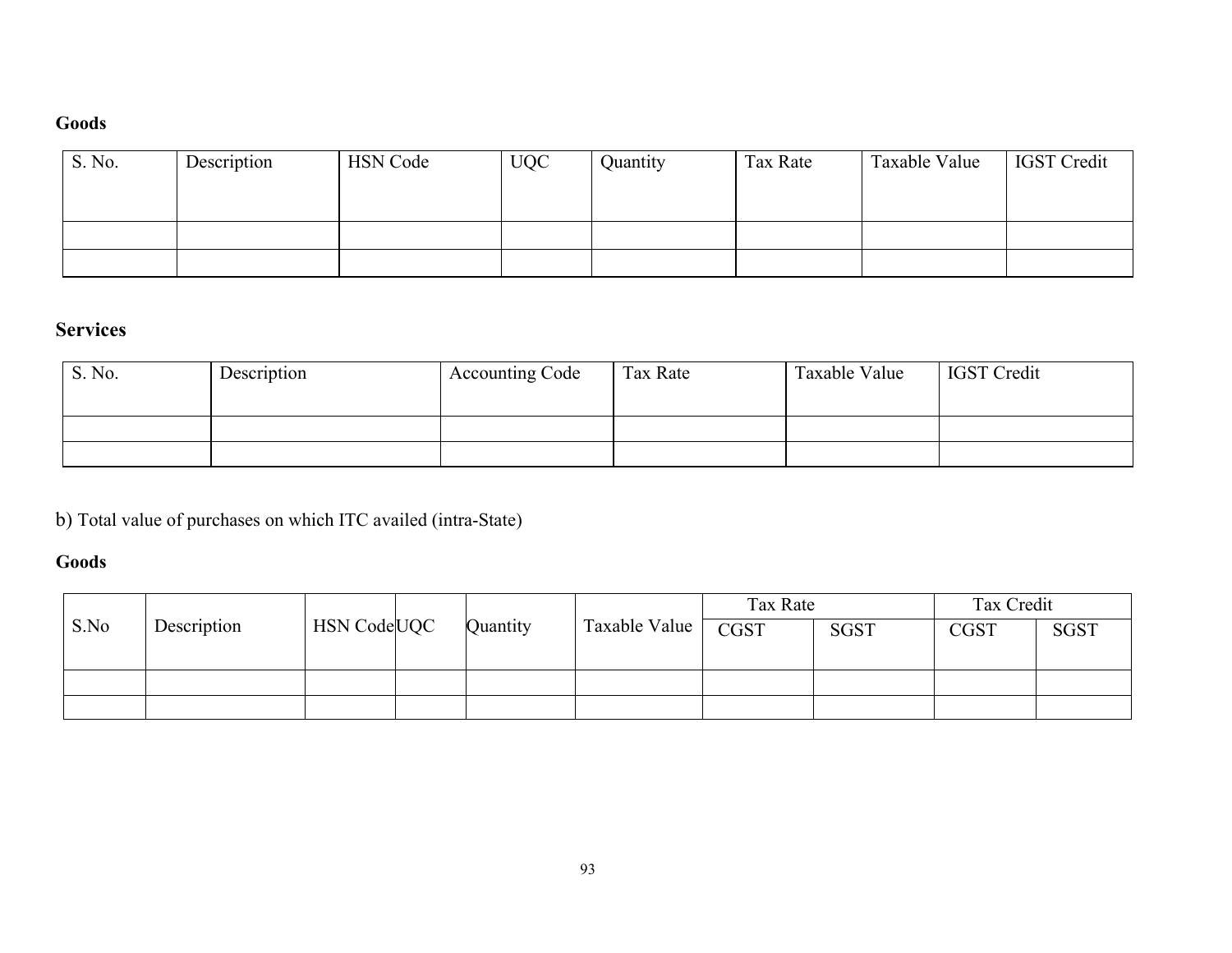#### **Services**

|      |             |            |               | Tax Rate |             | Tax Credit  |             |
|------|-------------|------------|---------------|----------|-------------|-------------|-------------|
| S.No | Description | <b>SAC</b> | Taxable Value | CGST     | <b>SGST</b> | <b>CGST</b> | <b>SGST</b> |
|      |             |            |               |          |             |             |             |
|      |             |            |               |          |             |             |             |
|      |             |            |               |          |             |             |             |
|      |             |            |               |          |             |             |             |

C) Total value of purchases on which ITC availed (Imports)

## **Goods**

| S.No. | Description | <b>HSN</b> Code | <b>UQC</b> | Quantity | Tax Rate | CIF Value | <b>IGST</b> | CustomDuty<br>paid |
|-------|-------------|-----------------|------------|----------|----------|-----------|-------------|--------------------|
|       |             |                 |            |          |          |           |             |                    |
|       |             |                 |            |          |          |           |             |                    |

# **Services**

| Description | <b>SAC</b> | Tax Rate | Taxable Value | <b>IGST</b> |
|-------------|------------|----------|---------------|-------------|
|             |            |          |               |             |
|             |            |          |               |             |
|             |            |          |               |             |
|             |            |          |               |             |
|             |            |          |               |             |

(d) Other Purchases on which no ITC availed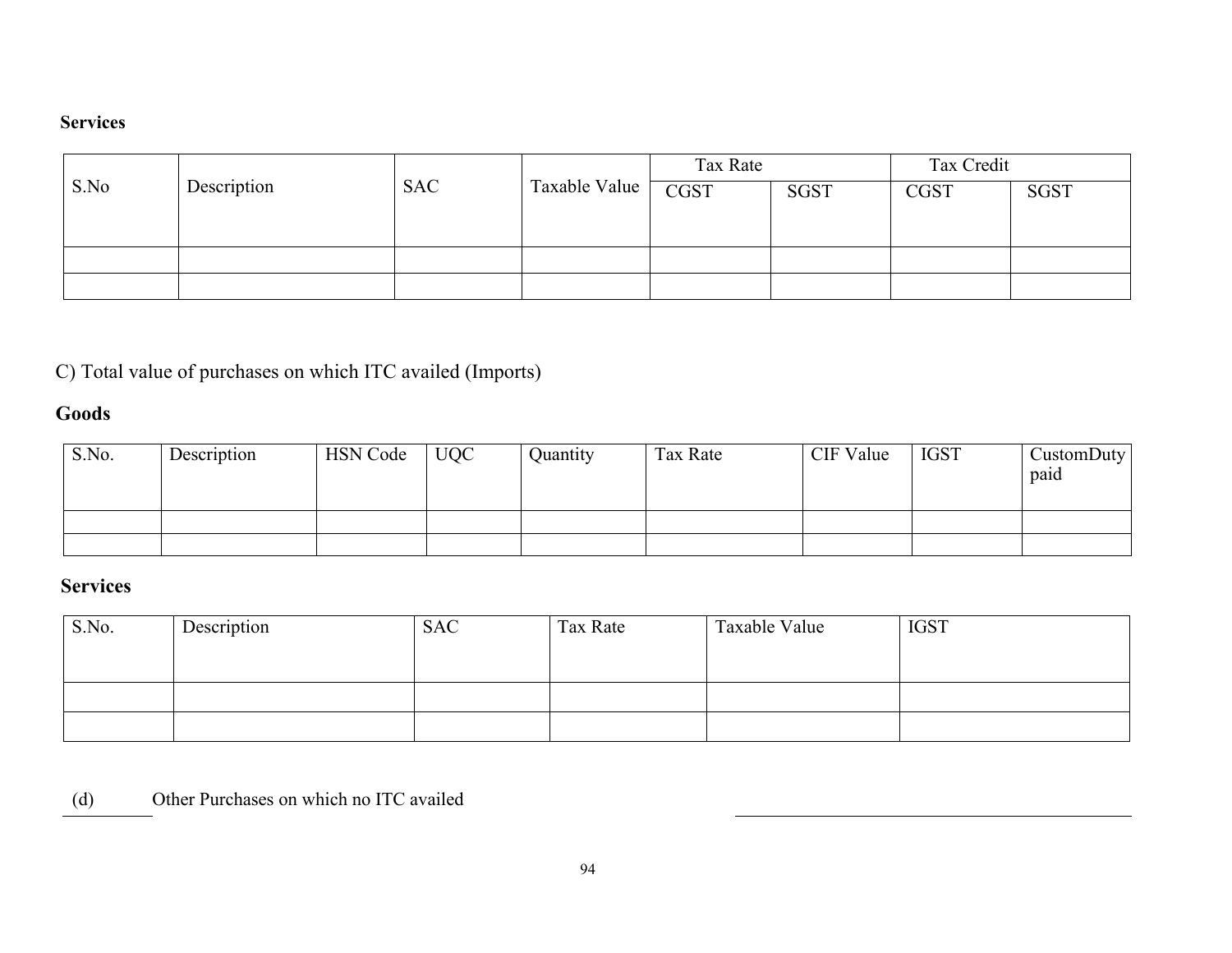| S.No. | Goods/Services | Purchase Value |
|-------|----------------|----------------|
|       |                |                |
|       |                |                |

(e) Sales Returns

| S.No | Goods | <b>HSN</b> Code | Taxable Value | <b>IGST</b> | <b>CGST</b> | <b>SGST</b> |
|------|-------|-----------------|---------------|-------------|-------------|-------------|
|      |       |                 |               |             |             |             |
|      |       |                 |               |             |             |             |
|      |       |                 |               |             |             |             |
|      |       |                 |               |             |             |             |

(f) Other Expenditure (Expenditure other than purchases)

| S. No. | Specify Head | Amount |
|--------|--------------|--------|
|        |              |        |
|        |              |        |

# **6. Details of Income:**

(a)Total value of supplies on which GST paid (inter-State Supplies)

#### **Goods**

| S. No. | Description | <b>HSN</b> Code | <b>UQC</b> | Ouantıtv | m<br>Tax Rate | Taxable Value<br>$\overline{ }$ | <b>IGST</b> |
|--------|-------------|-----------------|------------|----------|---------------|---------------------------------|-------------|
|        |             |                 |            |          |               |                                 |             |
|        |             |                 |            |          |               |                                 |             |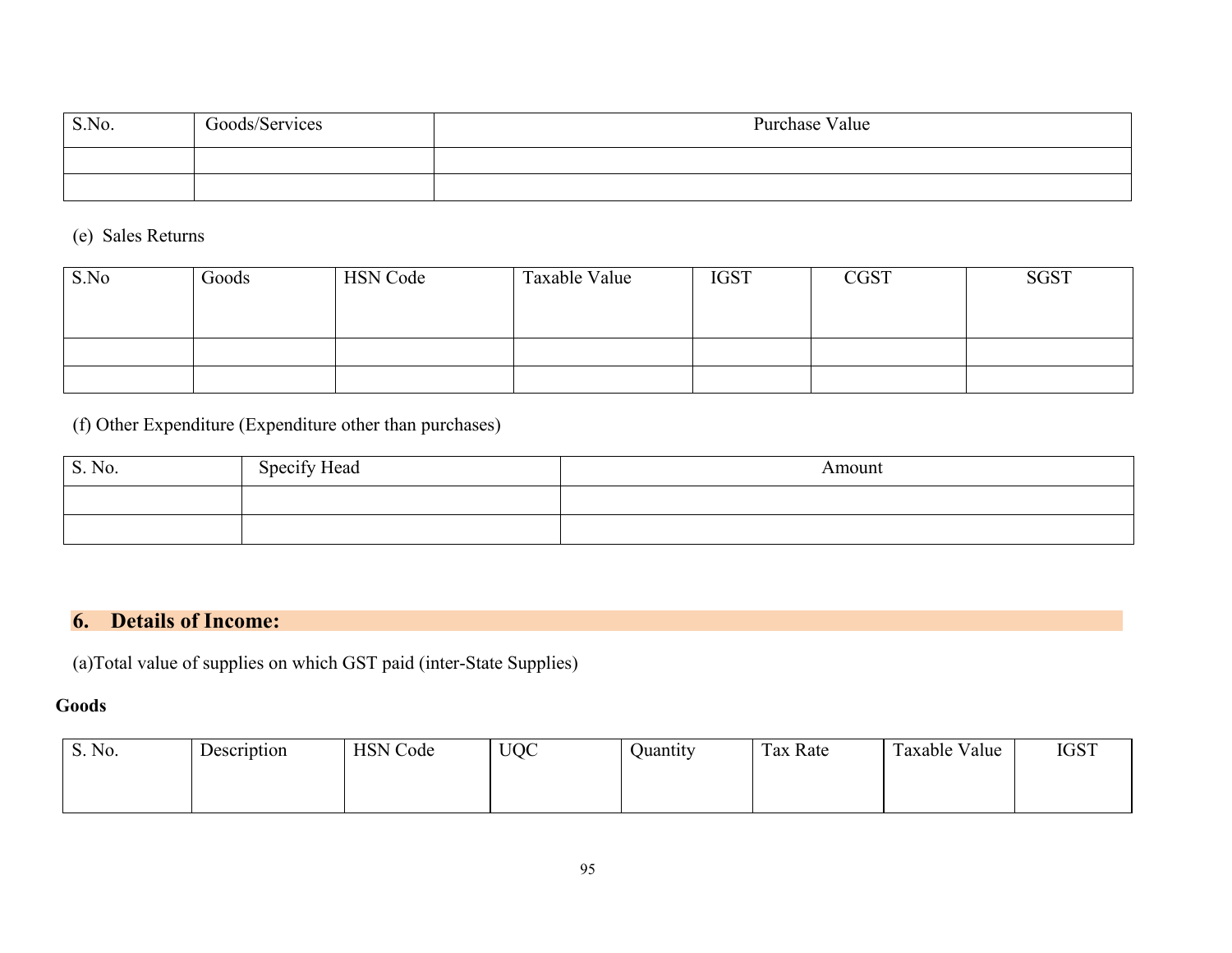## **Services**

| S. No. | Description | <b>Accounting Code</b> | Tax Rate | Taxable Value | <b>IGST</b> |
|--------|-------------|------------------------|----------|---------------|-------------|
|        |             |                        |          |               |             |
|        |             |                        |          |               |             |
|        |             |                        |          |               |             |

(b)Total value of supplies on which GST Paid (intra-State Supplies)

## **Goods**

|      |             |          |            |          | Taxable<br>Value | Tax Rate    |             | Tax         |             |
|------|-------------|----------|------------|----------|------------------|-------------|-------------|-------------|-------------|
| S.No | Description | HSN Code | <b>UQC</b> | Quantity |                  | <b>CGST</b> | <b>SGST</b> | <b>CGST</b> | <b>SGST</b> |
|      |             |          |            |          |                  |             |             |             |             |
|      |             |          |            |          |                  |             |             |             |             |

## **Services**

|      |             |            |               | Tax Rate |             | Tax         |             |
|------|-------------|------------|---------------|----------|-------------|-------------|-------------|
| S.No | Description | <b>SAC</b> | Taxable Value | CGST     | <b>SGST</b> | <b>CGST</b> | <b>SGST</b> |
|      |             |            |               |          |             |             |             |
|      |             |            |               |          |             |             |             |
|      |             |            |               |          |             |             |             |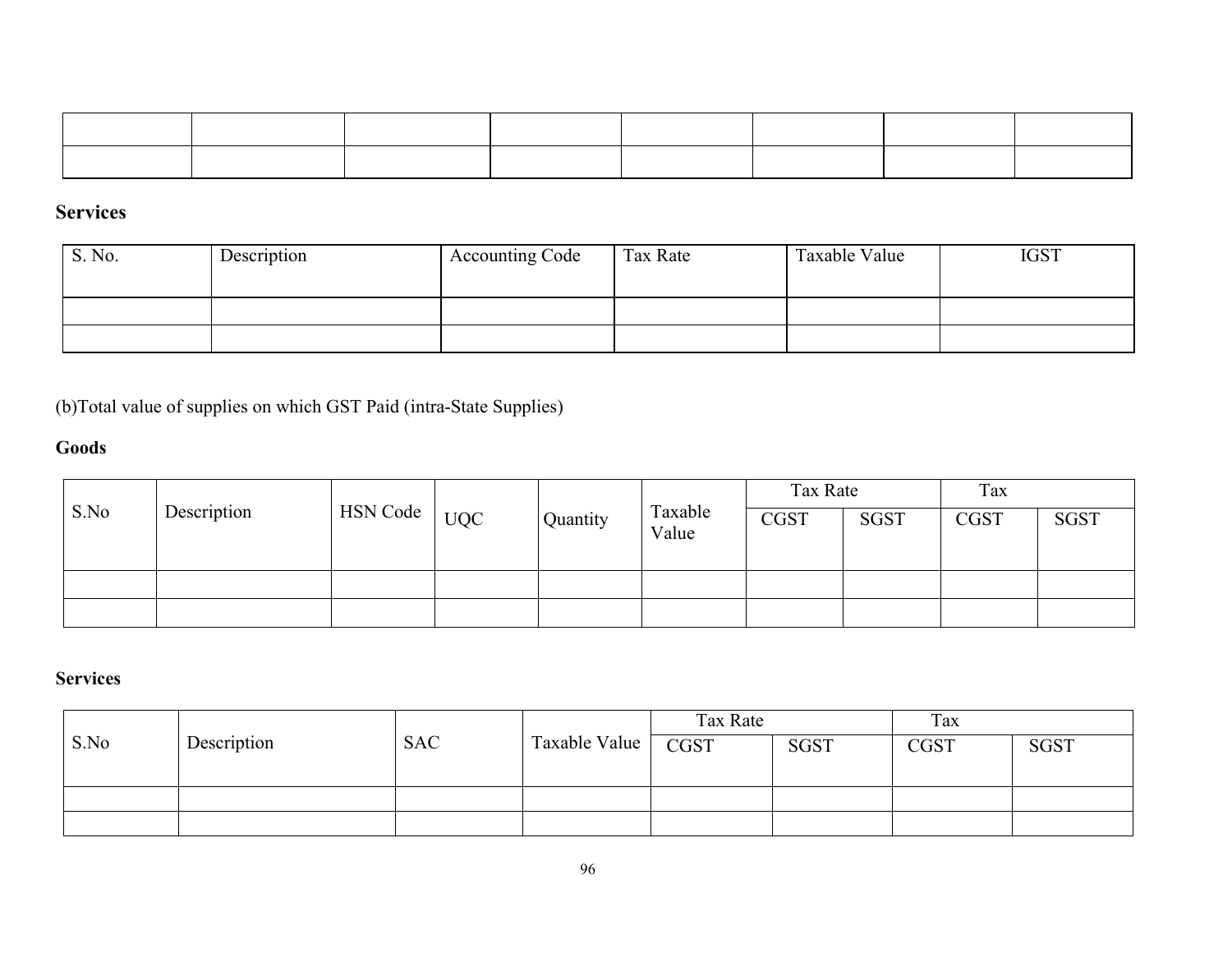## (c)Total value of supplies on which GST Paid (Exports)

#### **Goods**

| S.No | Goods | HSN Code   UQC | Quantity | Tax Rate | <b>FOB</b><br>Value | <b>IGST</b> | <b>Custom Duty</b> |
|------|-------|----------------|----------|----------|---------------------|-------------|--------------------|
|      |       |                |          |          |                     |             |                    |
|      |       |                |          |          |                     |             |                    |

#### **Services**

| S.No | Services | <b>SAC</b> | Tax Rate | FOB Value | <b>IGST</b> |
|------|----------|------------|----------|-----------|-------------|
|      |          |            |          |           |             |
|      |          |            |          |           |             |

(d)Total value of supplies on which no GST Paid (Exports)

#### **Goods**

| Sl.No | Goods | <b>HSN Code</b> | <b>UQC</b> | Quantity | Tax Rate | FOB Value |
|-------|-------|-----------------|------------|----------|----------|-----------|
|       |       |                 |            |          |          |           |
|       |       |                 |            |          |          |           |
|       |       |                 |            |          |          |           |
|       |       |                 |            |          |          |           |
|       |       |                 |            |          |          |           |

#### **Services**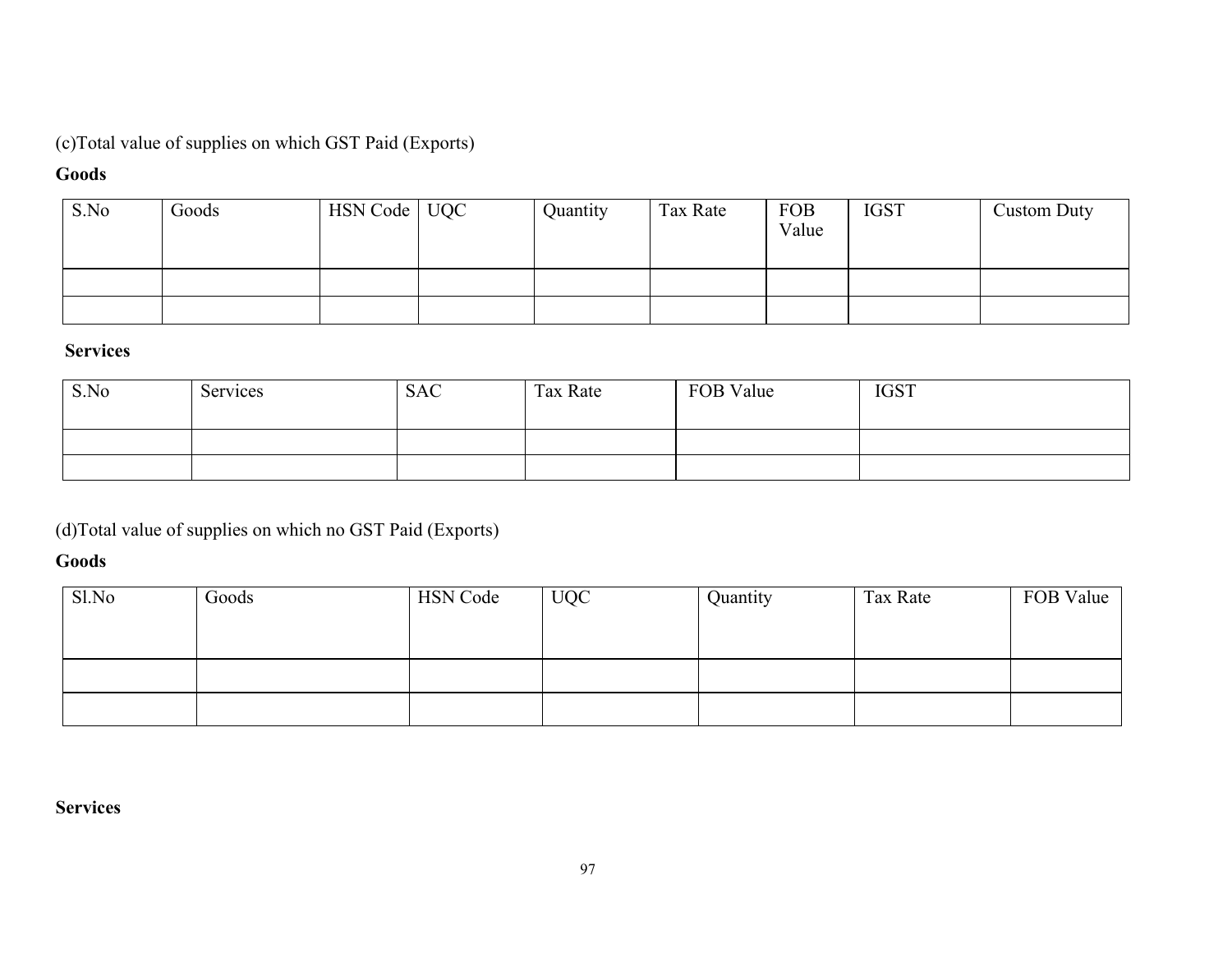| Sl.No | Services | <b>SAC</b> | Tax Rate | FOB Value |
|-------|----------|------------|----------|-----------|
|       |          |            |          |           |
|       |          |            |          |           |
|       |          |            |          |           |

# (e) Value of Other Supplies on which no GST paid

| Sl. No. | Goods/Services | Value |
|---------|----------------|-------|
|         |                |       |
|         |                |       |
|         |                |       |

## (f) Purchase Returns

Goods

| Sl. No | Goods | <b>HSN Code</b> | Taxable Value | <b>IGST</b> | <b>CGST</b> | <b>SGST</b> |
|--------|-------|-----------------|---------------|-------------|-------------|-------------|
|        |       |                 |               |             |             |             |
|        |       |                 |               |             |             |             |
|        |       |                 |               |             |             |             |
|        |       |                 |               |             |             |             |

Services

| Sl. No | Services | <b>SAC</b> | Taxable Value<br>$\sim$ | <b>IGST</b> | $\cap \cap \cap T$<br>LUJ 1 | <b>SGST</b> |
|--------|----------|------------|-------------------------|-------------|-----------------------------|-------------|
|        |          |            |                         |             |                             |             |
|        |          |            |                         |             |                             |             |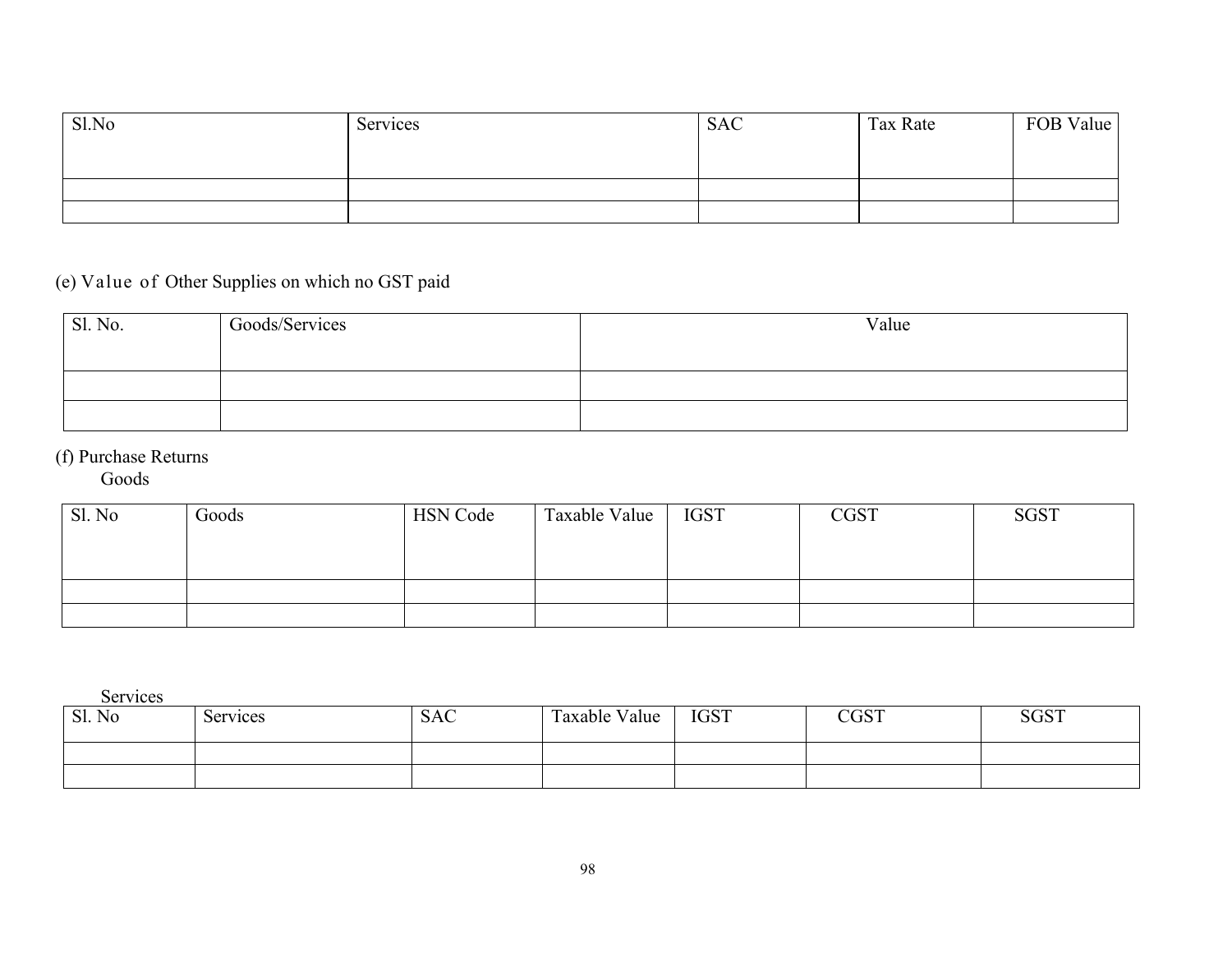# (g) Other Income (Income other than from supplies)

| Sl. No. | Specify Head | Amount |
|---------|--------------|--------|
|         |              |        |
|         |              |        |

## **7 Return reconciliation Statement**

A **IGST**

| SI. No                  | Month | Tax<br>Paid | Tax Payable (As per audited $a/c$ )** | Difference | Interest | Penalty |
|-------------------------|-------|-------------|---------------------------------------|------------|----------|---------|
|                         |       |             |                                       |            |          |         |
|                         | Total |             |                                       |            |          |         |
| <b>CGST</b><br>$\bf{B}$ |       |             |                                       |            |          |         |
| Sl. No                  | Month | Tax<br>Paid | Tax Payable (As per audited $a/c$ )** | Difference | Interest | Penalty |
|                         |       |             |                                       |            |          |         |
|                         |       |             |                                       |            |          |         |
|                         | Total |             |                                       |            |          |         |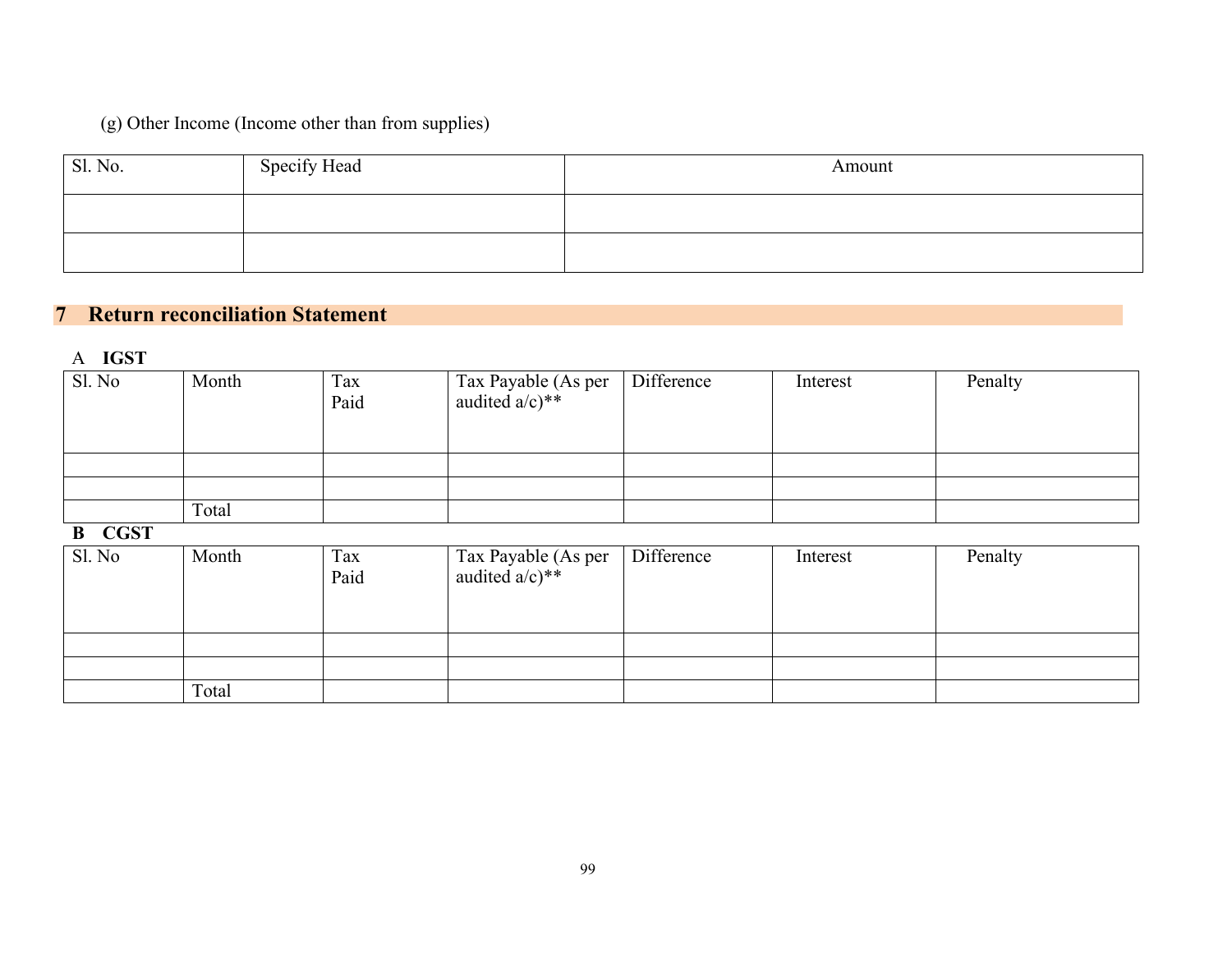### **C SGST**

| Sl. No. | Month | Tax<br>Paid | Tax Payable (As per<br>audited $a/c$ ) | Difference | Interest | Penalty |
|---------|-------|-------------|----------------------------------------|------------|----------|---------|
|         |       |             |                                        |            |          |         |
|         |       |             |                                        |            |          |         |
|         | Total |             |                                        |            |          |         |

#### **8.** O **Other Amounts@@**

|         | Arrears (Audit/Assessment etc.) |             |          |         |                                |
|---------|---------------------------------|-------------|----------|---------|--------------------------------|
| Sl. No. | Details of Order                | Tax Payable | Interest | Penalty | Current Status of<br>the Order |
|         |                                 |             |          |         |                                |
|         | Total                           |             |          |         |                                |

#### **B Refunds**

|         | --------         |                |                     |                                |  |  |  |
|---------|------------------|----------------|---------------------|--------------------------------|--|--|--|
| Sl. No. | Details of Claim | Date of Filing | Amount of<br>Refund | Current Status of<br>the claim |  |  |  |
|         |                  |                |                     |                                |  |  |  |
|         |                  |                |                     |                                |  |  |  |

This may be divided into parts:-

i) amount already paid / refund already received during the year, amount payable / refund pending.

amount payable / refund pending.

**9. Profit as Per the Profit and Loss Statement Gross Profit**

**Profit after Tax Net Profit**